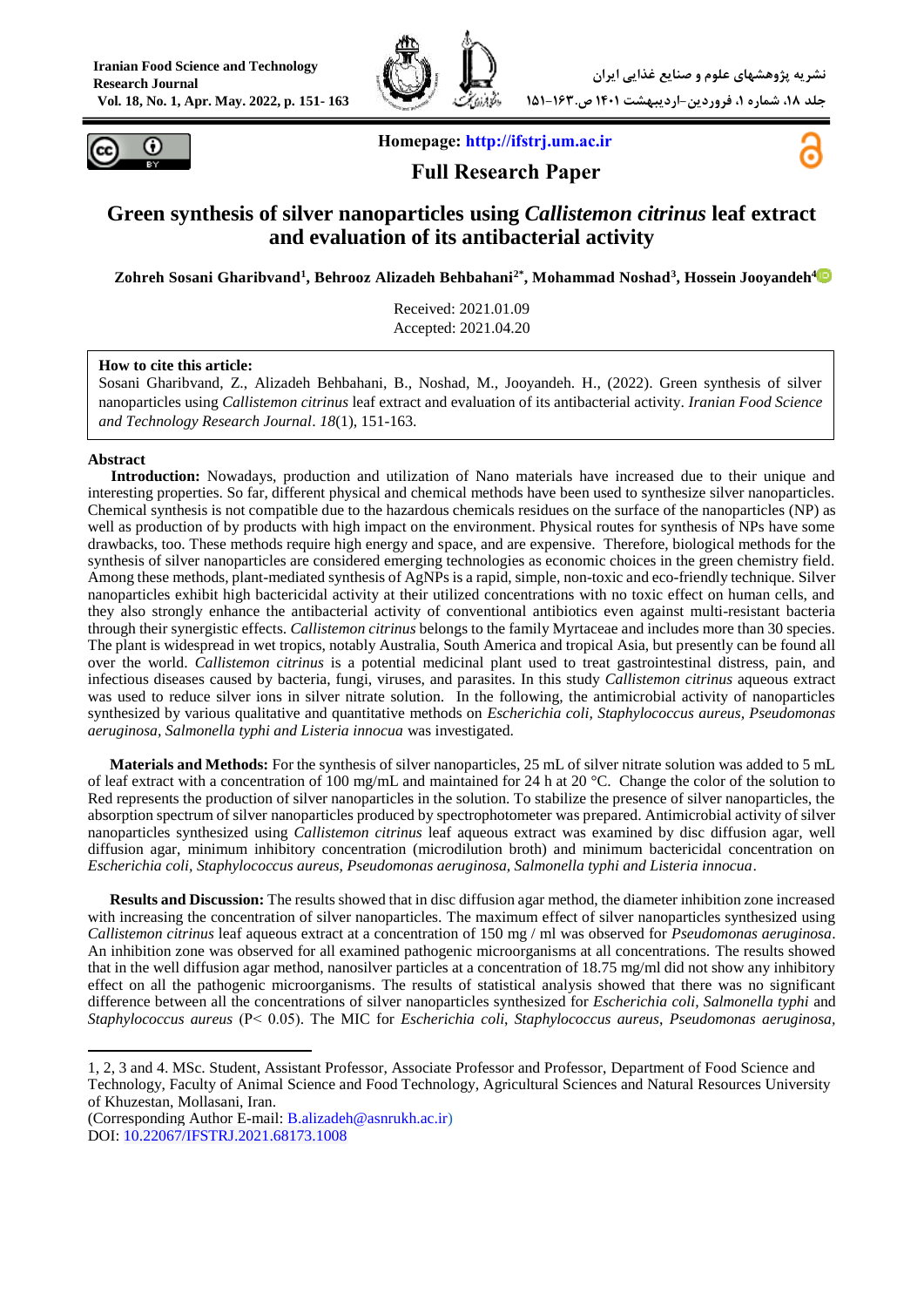*Salmonella typhimurium* and *Listeria innocua* was 128, 256, 256, 256 and 512 mg/mm, respectively. The MBC for all the pathogenic strains was 512 mg/mm. The results of this study showed that the *Callistemon citrinus* leaf extract has a good ability to synthesize silver nanoparticles. Nanoparticles synthesized from *Callistemon citrinus* leaf extract had good antimicrobial activity against examined pathogenic bacteria, especially Gram-negative bacteria. Green-synthesized nanoparticles can be used as antimicrobial agent to fight infectious diseases caused by various microbial strains, although more research is needed in vitro, animal models and in vivo.

**Keywords:** Aqueous extract, *Callistemon citrinus* leaf, Silver nanoparticles, Gram-positive and Gram-negative bacteria.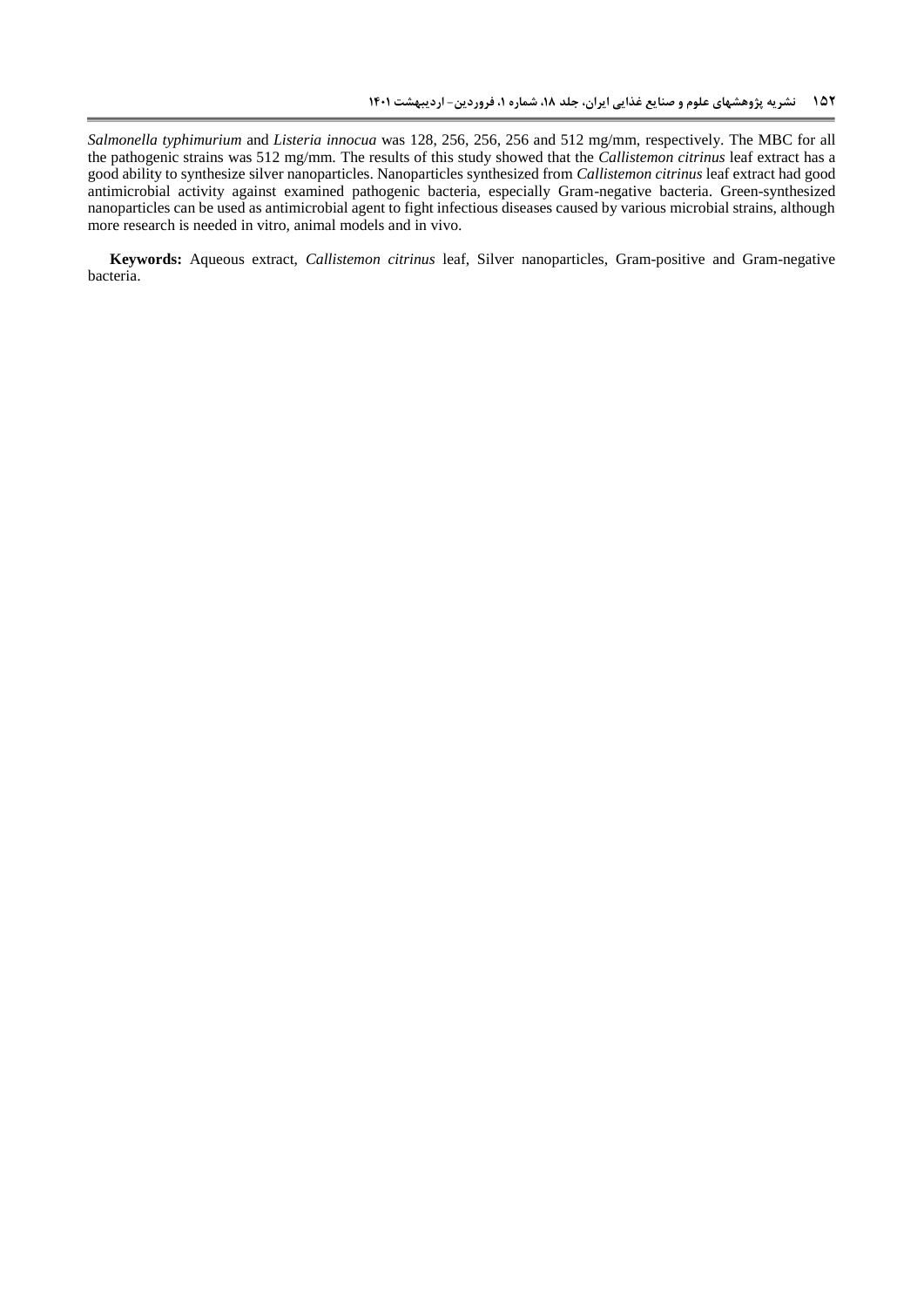**مقاله علمی-پژوهشی**

# **سنتز سبز نانو ذرات نقره با استفاده از عصاره آبی برگ گیاه شیشهشور)***citrinus Callistemon* **) و ارزیابی فعالیت ضدباکتریایی آن**

زهره سوسنی غریبوند'– بهروز علیزاده بهبهانی'\*– محمد نوشاد'– حسین جوینده<sup>،</sup>

تاریخ دریافت: 0911/02/02 تاریخ پذیرش: ۱۴۰۰/۰۱/۳۱

#### **چکیده**

امروزه تمایل به تولید و استفاده از مواد با ابعاد نانومتری با توجه به ویژگیهای منحصر به فرد و جالب این مواد روز به روز در حال افزایش است. تاکنون روشهای مختلف فیزیکی و شیمیایی جهت سنتز نانو ذرات نقره مورد استفاده قرار گرفته است اما استفاده از گیاهان جهت سنتز نانو ذرات نقره بسیار سریع، ساده، غیرسمی و سازگار با محیط زیست است. در این پژوهش، عصاره آبی برگ گیاه شیشهشور جهت سنتز زیستی نانو ذرات نقره مورد استفاده قرار گرفت. رنگ محلول نیترات نقره پس از افزودن عصاره به رنگ مایل به قرمز تغییر رنگ داد. فعالیت ضدمیکروبی نانو ذرات نقره علیه باکتریهای گرم مثبت *استافیلوکوکوس اورئوس* و ل*یستریا اینوکوا* و باکتریهای گرم منفی *اشرشیاکلی، سودوموناس آئروژینوزا و سالمونلا تیفی* با روشهای انتشار در دیسک، چاهک آگار، حداقل غلظت مهارکنندگی و حداقل غلظت کشندگی مورد بررسی قرار گرفت. حداقل غلظت مهارکنندگی برای باکتریهای *اشرشیاکلی، استافیلوکوکوس اورئوس، سودوموناس آئروژینوزا*، س*المونلا تیفی، لیستریا اینوکوا* بهترتیب ۲۸۶، ۲۵۶، ۲۵۶ و ۵۱۲ میلی گرم بر میلی لیتر بود و حداقل غلظت کشندگی نانو ذرات نقره برای تمامی باکتریها بزرگتر از ۵۱۲ میلیگرم بر میلیلیتر بود. قطر هاله عدم رشد برای باکتری *سودوموناس آئروژینوزا* (حساسترین سویه) در روشهای انتشار در دیسک و چاهک آگار در غلظت ۱۵۰ میلیگرم بر میلی[یتر بهترتیب ۱۳ و ۷/۷۵ میلیمتر بود. در حالی که قطر هاله عدم رشد برای باکتری *استافیلوکوکوس اورئوس* (مقاومترین سویه) در روشهای انتشار در دیسک و چاهک آگار در غلظت 851 میلیگرم بر میلیلیتر بهترتیب 1 و 2/55 میلیمتر بود. نتایج این پژوهش نشان داد که عصاره برگ گیاه شیشهشور قادر به سنتز نانو ذرات نقره میباشد و نانو ذرات سنتزی فعالیت ضدمیکروبی مناسبی بر سویههای بیماریزا در شرایط برونتنی از خود نشان داد.

**واژههای کلیدی:** عصاره آبی، برگ شیشهشور، نانو ذرات نقره، باکتریهای گرم مثبت و گرم منفی.

#### **مقدمه**

امروزه فناوری نانو با طیف گستردهای از کاربردهای خود در جنبههای مختلفی از زندگی مدرن امروزی مانند زیستپزشکی، کشاورزی، مواد غذایی و الکترونیک مورد استفاده قرار گرفته است )2018 .,*al et* [Ahluwalia](#page-10-0)). علم نانو، عمدتا بر پایه نانو ذرات استوار است. نانو ذرات، موادی با اندازه 8 تا 811 نانومتر و ساختار سهبعدی میباشند که از اشکال و اندازه مختلفی مانند بلوری، کروی، سوزنی، بیشکل و ... برخوردار میباشند )2018 .,*al et* [Emrani](#page-11-0)[;](#page-12-0) [Nikbakht](#page-12-0) 5 [2015 .,Pourali and](#page-12-0)). نانو ذرات نقره در میان تمام نانو ذرات فلزی به دلیل داشتن ویژگیهای خاص مانند هدایت الکتریکی و حرارتی باال، خواص نوری و الکتریکی، فعالیت کاتالیزوری باال، پایداری شیمیایی و خواص ضدمیکروبی مورد توجه بسیاری قرار گرفتهاند [\)](#page-12-1) *et* [Rafique](#page-12-1)

2017 .,*al et* [Rasheed](#page-12-2)[;](#page-12-1)[2019 .,](#page-12-1)*al*). نانو ذرات نقره دارای خواص ضدمیکروبی، ضدقارچی، ضدسرطانی و آنتیاکسیدانی میباشند نقره ذرات نانو .;(Singh *et al*[., 2015](#page-12-4) Dousti *et al*[., 2019;](#page-12-3)[\(](#page-12-3) فعالیت ضدمیکروبی باالیی را در غلظتهایی که هیچگونه سمیتی برای سلولهای انسانی ندارد، از خود نشان میدهند. از طرفی میتوانند فعالیت ضدمیکروبی آنتیبیوتیکهای معمولی را از طریق اثرات هم افزایی در برابر باکتریهای مقاوم افزایش دهند [\)](#page-12-5) .,*al et* [Panacek](#page-12-5) [2018](#page-12-5)(. از خاصیت ضدمیکروبی نانو ذرات نقره در ساخت نسل جدیدی از داروهای ضدمیکروبی و باالبردن ایمنی در بستهبندی مواد غذایی استفاده میشود. همچنین از نانو ذرات نقره به همراه آنتیبیوتیک جهت جلوگیری از عفونت استفاده میشود [\)](#page-11-1) .,*al et* [Nayeri Dehghan](#page-11-1) .)[Pirtarighat](#page-12-3) *et al*., 2019 ؛[2018](#page-11-1)

1

<sup>،8 ،2 1</sup> و -4 بهترتیب دانشجوی کارشناسی ارشد، استادیار، دانشیار و استاد، گروه علوم و مهندسی صنایع غذایی، دانشکده علوم دامی و صنایع غذایی، دانشگاه علوم کشاورزی و منابع طبیعی خوزستان، مالثانی، ایران.

<sup>)</sup>[B.alizadeh@asnrukh.ac.ir](mailto:B.alizadeh@asnrukh.ac.ir) :مسئول نویسنده ایمیل)\* DOI[:](https://dx.doi.org/10.22067/ifstrj.2021.68173.1008) [10.22067/IFSTRJ.2021.68173.1008](https://dx.doi.org/10.22067/ifstrj.2021.68173.1008) 5 Silver nano particles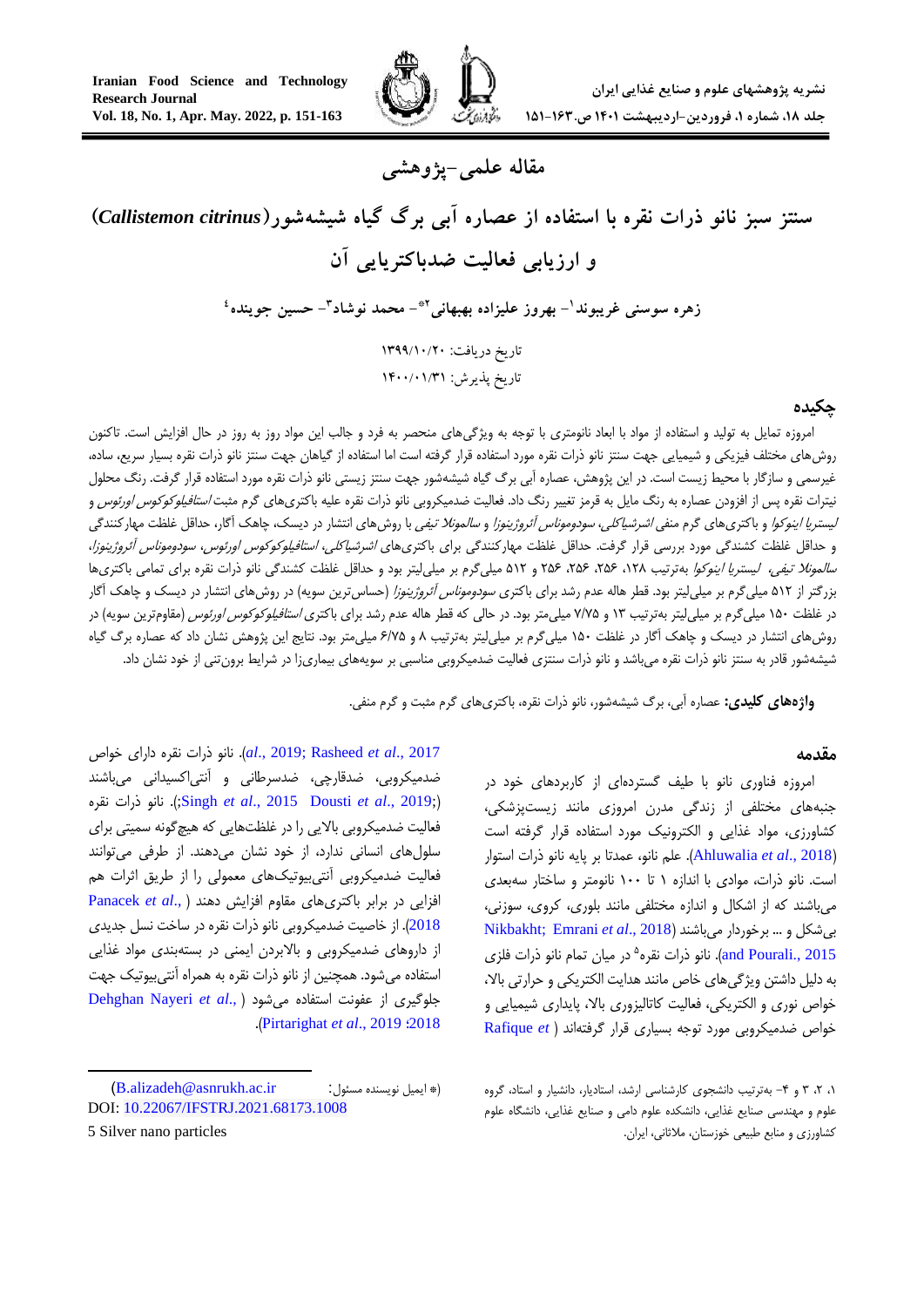تاکنون روشهای فیزیکی و شیمیایی مختلفی جهت سنتز نانو ذرات نقره مورد استفاده قرار گرفته است )2016 .,*al et* [Abbasi](#page-10-1)). سنتز شیمیایی، به دلیل باقی ماندن مواد شیمیایی خطرناک بر سطح نانو ذرات و نیز تولید فرآوردههای جانبی با محیط زیست سازگار نمیباشد. روش فیزیکی جهت سنتز نانو ذرات نقره نیز دارای اشکاالتی میباشد که از آنها میتوان به نیاز به انرژی، فضا و هزینه باال اشاره کرد )2019 .,*al et* [Pirtarighat](#page-12-3)). از این رو، روشهای بیولوژیکی جهت سنتز نانو ذرات نقره بهعنوان گزینهای اقتصادی و مقرون به صرفه در زمینه شیمی سبز در حال ظهور است )[2019 .,](#page-12-6)*al et* Rolim). در این میان، سنتز نانو ذرات نقره توسط گیاهان بسیار سریع، ساده، قابل اعتماد، غیرسمی و سازگار با محیط زیست است [\)](#page-12-7) *et* [Rajeshkumar](#page-12-7) [2017 .,](#page-12-7)*al*). مزیت استفاده از عصاره گیاهان جهت سنتز نانو ذرات، حضور مولکولهای زیستی مختلف مانند فلاونوئید'، ترپنوئید''، ساپونین <sup>۳</sup> و … در آنها میباشد که میتوانند بهعنوان حاملهای زیست محیطی عمل کنند و بهطور موثری جهت درمان بیماریهای مختلف انسان بهکار برده شوند [\)](#page-11-2) [Ahluwalia](#page-10-0);2017 .,*al et* [Mahadevan](#page-11-2) .)*et al*[., 2018](#page-10-0)

گیاه شیشهشور با نام علمی *citrinus Callistemon* متعلق به خانواده Myrtaceae میباشد و شامل بیش از 11 گونه است )2016 .,*al et* [Balasundaram](#page-10-2)). این گیاه در مناطق گرمسیری مرطوب بهویژه استرالیا، آمریکای جنوبی و نواحی گرمسیری آسیا بهطور وسیع گسترش یافته اما امروزه در سراسر جهان یافت میشود )2016 .,*al et* [Mabhiza](#page-11-3)). گیاه شیشهشور، گیاه دارویی بالقوهای میباشد که جهت معالجه بیماریهای دستگاه گوارش و درد و بیماریهای عفونی ناشی از باکتری، قارچ، ویروس و انگل مورد استفاده قرار میگیرد. از عصاره این گیاه جهت درمان برونشیت و مشکالت تنفسی مانند سرفه استفاده میشود. گزارشها نشان میدهد این گیاه دارای فعالیت ضدمیکروبی میباشد )2019 .,*al et* [Larayetan](#page-11-4)).

از آنجایی که گیاهان بهعنوان منابع مناسبی جهت سنتز نانو ذرات نقره محسوب میشوند بنابراین در این پژوهش، از عصاره آبی برگ گیاه شیشهشور جهت احیای یونهای نقره موجود در محلول نیترات نقره، استفاده گردید، در ادامه فعالیت ضدمیکروبی نانو ذرات سنتز شده به روشهای متنوع کیفی و کمی بر باکتریهای اشرشیاکلی، استافیلوکوکوس اورئوس، سودوموناس آئروژینوزا، سالمونال تیفی، لیستریا اینوکوا مورد بررسی قرار گرفت.

1 Flavonoids 2 Terpenoid

- 3 Saponin
- 4 Silver nitrate

## **مواد و روشها تهیه عصاره آبی برگ گیاه شیشهشور**

برگهای تازه گیاه شیشهشور در خرداد ماه 8131 از محوطه دانشگاه علوم کشاورزی و منابع طبیعی خوزستان جمعآوری شد. تایید اسم علمی گیاه توسط مرکز هرباریوم دانشگاه علوم کشاورزی و منابع طبیعی خوزستان )کد هرباریوم 302KHAU )انجام پذیرفت. عصاره آبی برگ شیشه شور مطابق با مطالعه سوسنی غریبوند و همکاران )8133(، تهیه شد.

#### **تهیه مواد مواد مصرفی**

در این پژوهش نیترات نقره <sup>۴</sup>و محیطهای کشت مولر هینتون اگار<sup>۵</sup> و مولر هینتون براث<sup>ع</sup> از شرکت مرک المان تهیه شدند. دیسک بلانک (پادتن طب)، توئین ۸۰ (مرک ألمان)، دیمتیل سولفوکساید<sup>۷</sup> (مرک المان) و تریفنیل تترازولیوم کلراید^ (سیگما–آلدریچ) با درجه آزمایشگاهی تهیه شدند.

#### **تهیه سویههای میکروبی**

جهت بررسی فعالیت ضدمیکروبی نانو ذرات نقره که توسط عصاره برگ گیاه شیشهشور سنتز شدند از پنج سویه باکتری بیماریزا *Escherichia coli* ،*Staphylococcus aureus* ATCC 25923 ،*Pseudomonas aeruginosa* ATCC 27853 ،ATCC 25992 *Salmonella typhi* PTCC و *Listeria innocua* ATCC 33090 1609 استفاده شد.

## **تهیه استاندارد نیم مک فارلند**

ابتدا تمامی سویههای میکروبی در محیط کشت مولر هینتون آگار و در دمای 15 درجه سانتیگراد به مدت 24 ساعت کشت داده شد و سپس سوسپانسیون باکتریایی برابر با کدورت 1/5 مک فارلند از آنها CFU/ml( تهیه شد الله 1 [Dolatabadi](#page-11-5)*et al.*, 2017; ) [Sureshjani](#page-12-8) *et al*., 2014; [Alizadeh Behbahani](#page-10-3) *et al*., .)[2016a](#page-10-3),b; Alghooneh *et al*., 2015

## **بیوسنتز سبز نانو ذرات نقره از عصاره برگ گیاه شیشهشور**

جهت سنتز نانو ذرات نقره، 25 میلیلیتر محلول نیترات نقره )مرک، آلمان) را با غلظت ۱ میلی مولار به ۵ میلی لیتر عصاره برگ با غلظت 811 میلیگرم بر میلیلیتر افزوده و جهت انجام واکنش به مدت 24 ساعت در دمای 21 درجه نگهداری شد )2019 .,*al et* [Karamian](#page-11-6)) .

1

- 7 Dimethyl sulfoxide
- 8 Triphenyltetrazolium chloride

<sup>5</sup> Mueller hinton agar

<sup>6</sup> Mueller hinton broth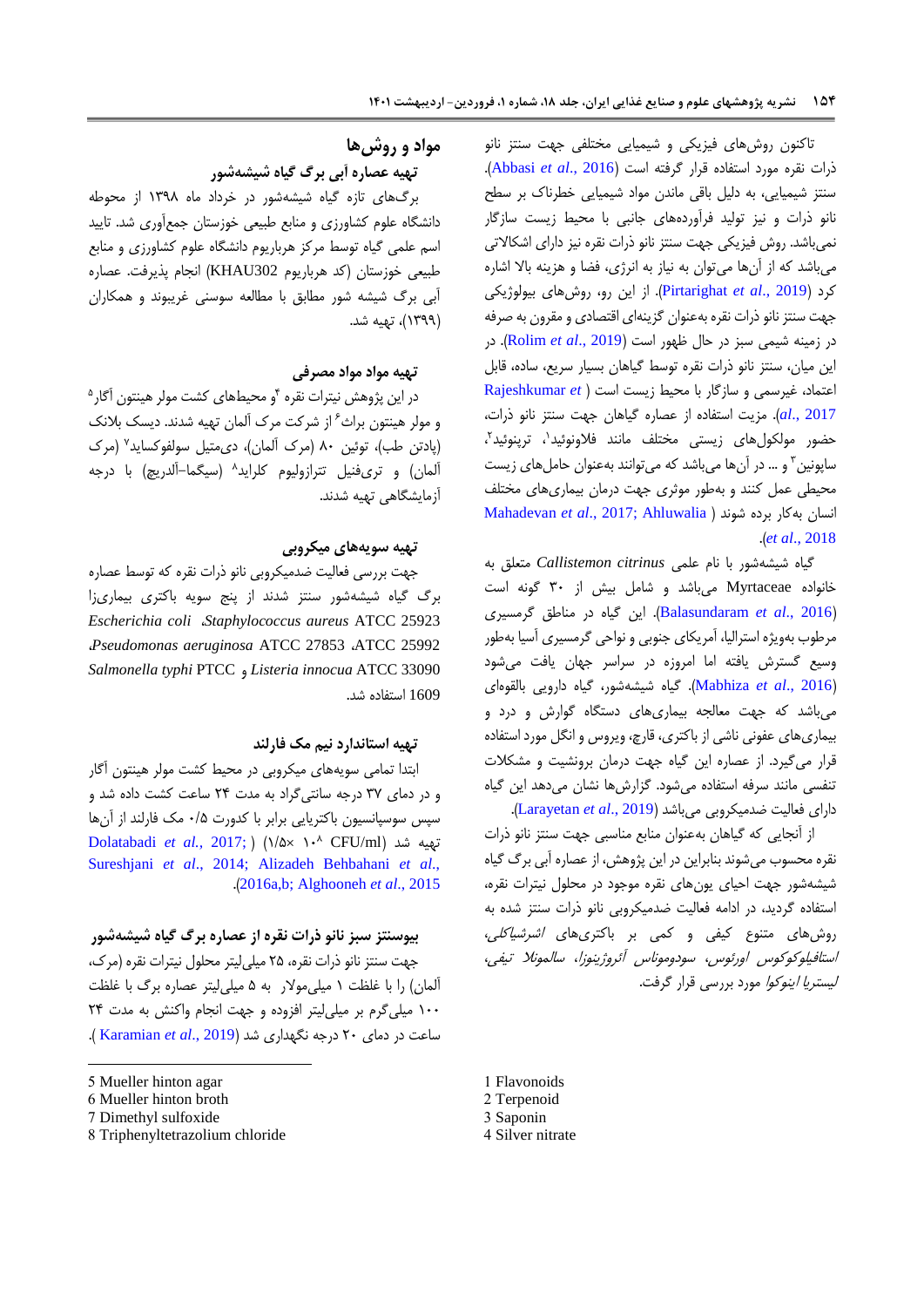تغییر رنگ محلول به رنگ مایل به قرمز نشاندهنده تولید نانو ذرات نقره در محلول میباشد )2018 .,*al et* [Emrani](#page-11-0)).

## **آنالیز طیفسنجی مرئی-فرابنفش**

جهت تثبیت وجود نانو ذرات نقره، طیف جذبی نانو ذرات نقره تولید شده توسط دستگاه اسپکتوفتومتر تهیه شد. جهت انجام این کار، در زمانهای مختلف نمونهگیری انجام شد و قبل از خشک شدن نمونه در محدوده 421 تا 451 نانومتر جذب نمونه قرائت شد. این محدوده طول موج مربوط به عنصر نقره است و بسته به شکل و اندازه نانو ذرات در طیف وسیعی نوسان مشاهد شد )2019 .,*al et* [Karamian](#page-11-6)).

# **ارزیابی فعالیت ضدمیکروبی نانو ذرات نقره انتشار در آگار به کمک دیسک**

جهت انجام این آزمون ابتدا 811 میکرولیتر سوسپانسیون میکروبی روی سطح محیط کشت مولر هینتون آگار تهیه شده از قبل، کشت داده شد. دیسکهای کاغذی با غلظتهای ،81/55 ،15/5 55 و 851 میلیگرم بر میلیلیتر نانو ذرات نقره آغشته شد و با فواصل معینی در سطح محیط کشت قرار داده شدند. در نهایت پلیتهای تلقیح شده در انکوباتور با دمای 15 درجه سانتیگراد قرار گرفت. پس از گذشت مدت زمان 24 ساعت قطر هاله عدم رشد در اطراف دیسکها برحسب [Dehghan Nayeri](#page-11-1) et al., 2018;) میلی متر اندازهگیری شد .)Rasheed *et al.*[, 2017; Alizadeh Behbahani](#page-12-2) *et al*., 2013

## **انتشار در آگار به کمک چاهک**

در روش چاهک آگار، ابتدا چاهکهایی به عمق 2 میلیمتر روی سطح محیط کشت مولر هینتون آگار ایجاد شد. سوسپانسیون میکروبی معادل نیم مک فارلند روی سطح محیط کشت بهصورت متراکم پخش شد. ۵۰ میکرولیتر از نانو ذرات سنتز شده با غلظتهای ۱۸/۷۵، ۳۷/۵، 55 و 851 میلیگرم بر میلیلیتر درون چاهکها ریخته شد. در نهایت پتریدیشها به مدت 24 ساعت در انکوباتور با دمای 15 درجه قرار داده شد و پس از 24 ساعت قطر هاله عدم رشد در اطراف چاهکها با خطکش بر حسب میلیمتر اندازهگیری شد ) Behbahani Alizadeh .)*et al*., 2019; [Gomathi](#page-11-7) *et al*., 2017

# **<sup>1</sup>MIC تعیین حداقل غلظت مهارکنندگی ) ( و حداقل غلظت <sup>2</sup>MBC باکتریکش ) ( نانو ذرات نقره**

جهت تعیین حداقل غلظت مهارکنندگی از پلیت 32 خانه استریل و روش میکرودایلوشن براث استفاده شد. جهت انجام این آزمون ابتدا غلظتهای سریالی از نانو ذرات نقره (۱، ۲، ۴، ۸، ۶۲، ۳۲، ۶۴، ۱۲۸،

1 Minimum inhibitory concentration

،252 582 میلیگرم بر میلیلیتر(، تهیه شد و سپس از هر غلظت به میزان 811 میکرولیتر به داخل خانههای میکروپلیت ریخته و پس از آن 21 میکرولیتر سوسپانسیون میکروبی معادل نیم مک فارلند به هر خانه میکروپلیت اضافه شد. محیط کشت بدون تلقیح باکتری بهعنوان شاهد منفی و محیط کشت همراه با باکتری و بدون تلقیح نانو ذرات بهعنوان شاهد مثبت در نظر گرفته شد. در ادامه میکروپلیت در دمای 15 درجه سانتیگراد به مدت 24 ساعت انکوبه شد. پس از گذشت 24 ساعت از گرمخانهگذاری 81 میکرولیتر از محلول تریفنیل تترازولیوم کلراید با غلظت ۵ میلی گرم بر میلی لیتر به خانههای میکروپلیت افزوده شد. اولین چاهکی که هیچگونه رشد باکتری در آن مشاهده نشد )تغییر رنگ قرمز یا ارغوانی مشاهده نشد) بهعنوان حداقل غلظت مهارکنندگی در نظر Kiarsi *et al*[., 2020;](#page-11-8) [Haji Rostamloo](#page-11-9) *et al*., 2019; [\(](#page-11-8) شد گرفته .) Emrani *et al*[., 2018;](#page-11-0) [Yeganegi](#page-12-9) *et al*., 2018

حداقل غلظت کشندگی نانو ذرات نقره با توجه به نتایج بهدست آمده از حداقل غلظت مهارکنندگی از رشد در آزمون قبل تعیین شد. 811 میکرولیتر از رقت حداقل غلظت مهارکنندگی )چاهکهایی که باکتری در آن رشد نکرده بود( و غلظتهای بیشتر از حداقل غلظت مهارکنندگی درون محیط کشت مولر هینتون آگار کشت داده شد و سپس پتری دیشها در دمای 15 درجه سانتیگراد به مدت 24 ساعت انکوبه شدند. اولین غلظتی از نانوذره که مانع از رشد 33/3 درصد باکتریها شد بهعنوان حداقل غلظت کشندگی در نظر گرفته شد .)Dousti *et al*[., 2019](#page-11-11) ; [Nayak](#page-11-10) *et al*., 2016(

## **تجزیه و تحلیل آماری دادهها**

از نرمافزار SPSS نسخه 25 جهت آنالیز نتایج استفاده گردید. نتایج بهصورت انحراف معیار± میانگین سه تکرار گزارش شدند و از آنالیز واریانس یکطرفه و آزمون تعقیبی دانکن برای تجزیه و تحلیل دادهها استفاده شد. سطح معنیداری در آزمونها 1/15 در نظر گرفته شد.

## **نتایج و بحث**

# **بررسی بیوسنتز نانو ذرات نقره و طیف سنجی مرئی- فرابنفش**

احیای یونهای نقره به نانو ذرات نقره با تغییر رنگ محلول و طیفسنجی انجام شد. رنگ محلول پس از اضافه شدن محلول نیترات نقره به عصاره گیاهی به رنگ مایل به قرمز تغییر نمود. این تغییر رنگ نشاندهنده احیای نیترات نقره و تشکیل نانو ذرات نقره در محلول میباشد. [شکل ،8](#page-5-0) تایید سنتز نانو ذرات نقره با تغییر رنگ محلول را نشان داده است. در این مطالعه احیای زیستی یون نقره به نانو ذرات نقره توسط طیفسنجی مرئی- فرابنفش و پس از رقتسازی نمونه با

1

<sup>2</sup> Minimum bactericidal concentration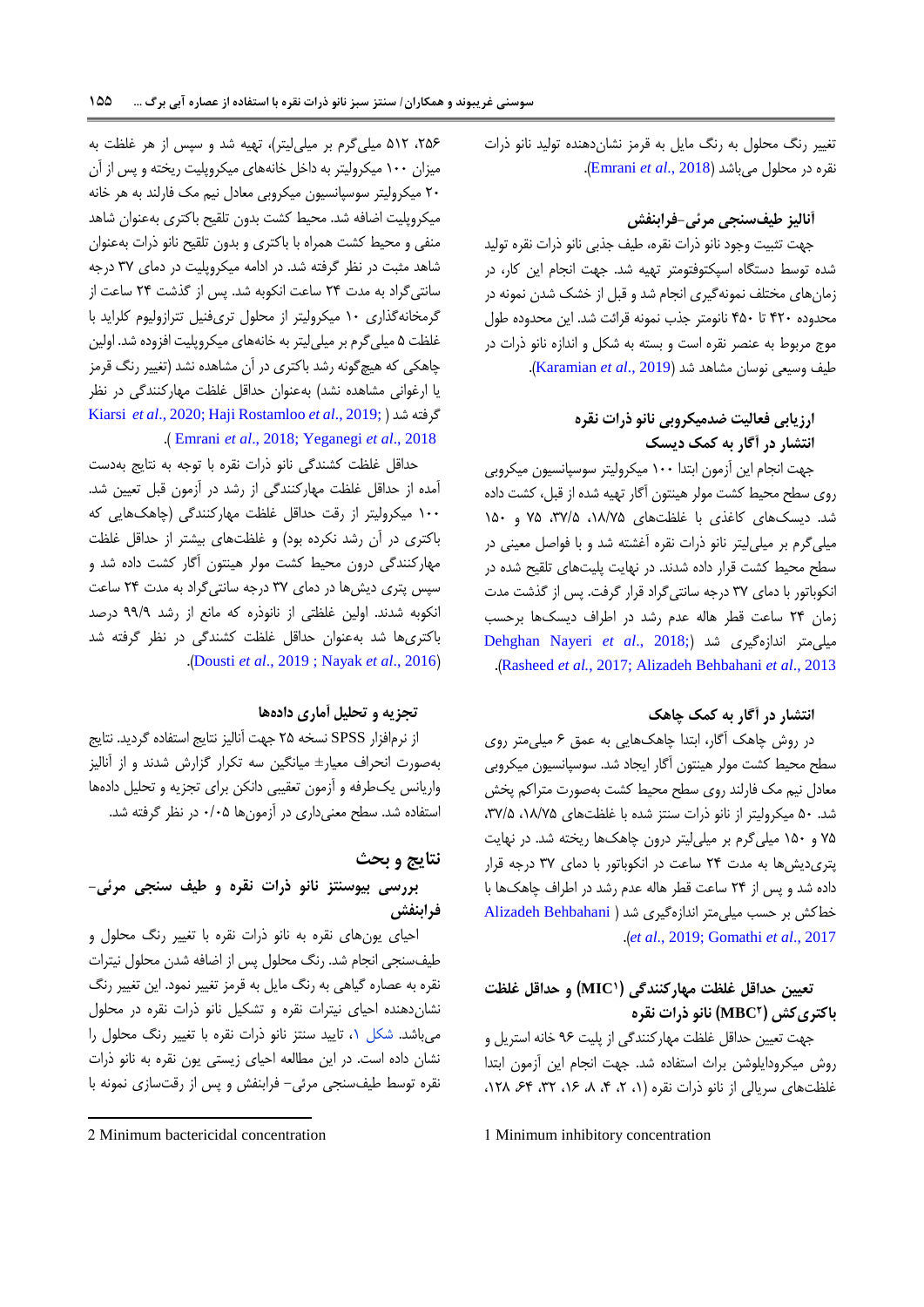<span id="page-5-0"></span>آب دیونیزه کنترل شد. پیک جذبی نانو ذرات نقره حدوداً در طول موج 411 نانومتر میباشد که بسته به شرایط و سایز ذرات، محل پیک جذبی

تغییر میکند. طیف مرئی- فرابنفش نانو ذرات سنتز شده در شکل ۲، نشان داده شده است.



**شکل -1 تایید نانو ذرات سنتز شده از عصاره برگ گیاه شیشهشور الف( عصاره برگ ب( عصاره تیمارشده با نیترات نقره. Fig. 1. Confirmation of nanoparticles synthesized from Callistemon citrinus leaf extract a) Leaf extract b) Extract treated with silver nitrate.**



**شکل -2 طیف سنجی vis-UV نانو ذرات سنتز شده از عصاره برگ گیاه شیشهشور در محدوده طول موج 266-066 نانومتر. Fig. 2. UV-vis spectrum of nanoparticles synthesized from the Callistemon citrinus leaf extract in the wavelength range of 200-600nm.**

<span id="page-5-1"></span>**بررسی فعالیت ضدمیکروبی نانو ذرات نقره بیوسنتز شده توسط عصاره برگ گیاه شیشهشور**

نتایج بررسی فعالیت ضدمیکروبی نانو ذرات سنتز شده از عصاره برگ گیاه شیشهشور به روش انتشار در دیسک بر باکتریهای بیماریزا در جدول ۱، آورده شده است. نتایج نشان داد که با افزایش غلظت نانو ذرات نقره قطر هاله عدم رشد افزایش پیدا کرد. بیشترین تاثیر نانو ذرات نقره سنتز شده با استفاده از عصاره آبی برگ شیشهشور در غلظت 851 میلیگرم بر میلی لیتر برای باکتری *سودوموناس ائروژینوزا* مشاهده شد.

در تمامی غلظتهای مورد بررسی هاله بازدارندگی برای تمامی سویه- های بیماریزا مشاهده شد. مقایسه آماری دوتایی میان غلظتهای مختلف نانو ذرات سنتزی برای باکتری *اشرشیاکلی ن*شان داد که غلظت 851 میلیگرم بر میلیلیتر با سایر غلظتها )،81/55 15/5 و 55 میلی- گرم بر میلی لیتر) اختلاف معنی داری در سطح ۵ درصد دارد اما میان غلظتهای 15/5 و 55 میلیگرم بر میلیلیتر و همچنین غلظتهای 81/55 و 15/5 میلیگرم بر میلیلیتر اختالف معنیداری مشاهده نشد. نتایج نشان داد میان غلظتهای 55 و 851 میلیگرم بر میلیلیتر و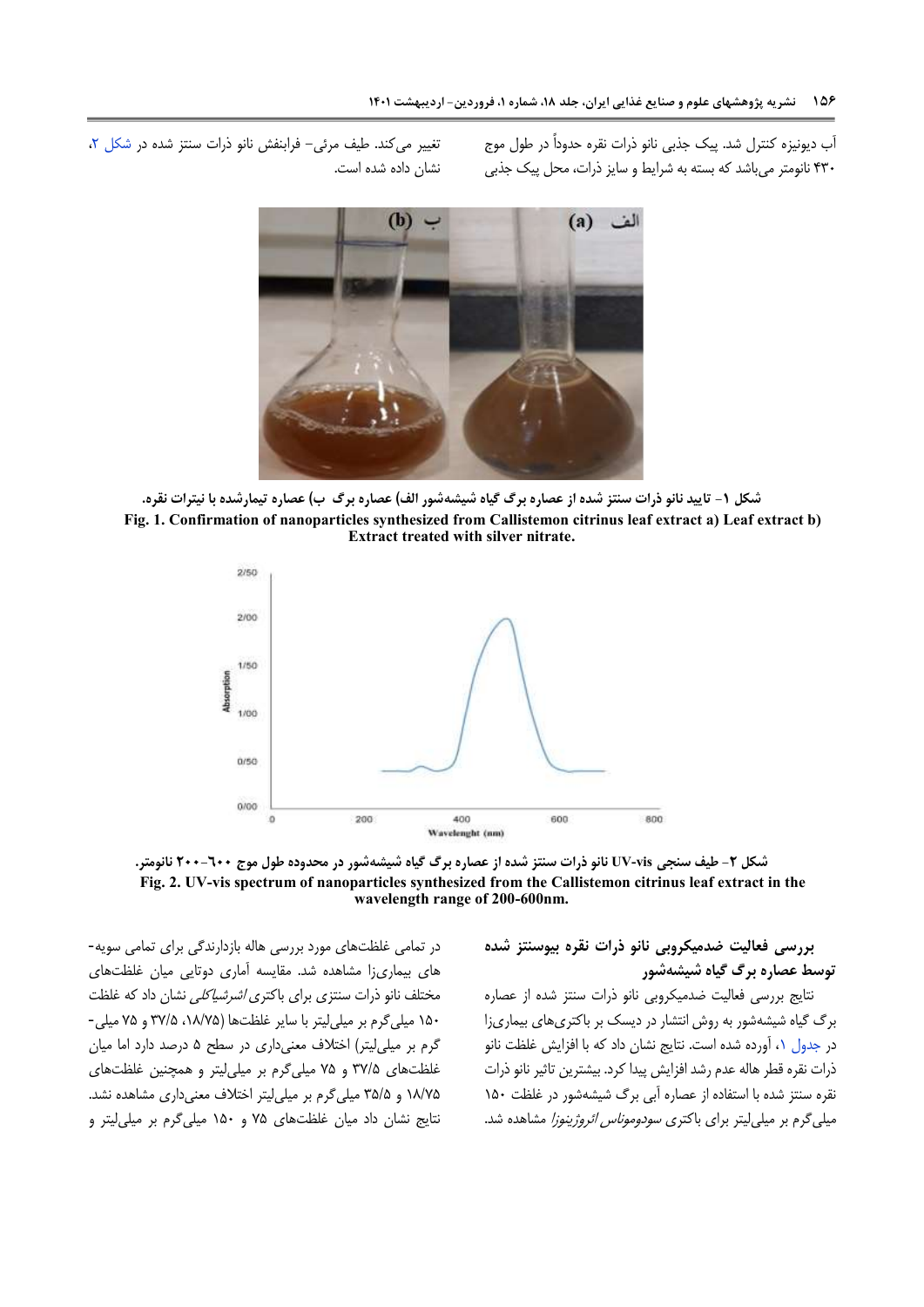غلظتهای 55 و 851 میلیگرم بر میلیلیتر و همچنین 81/55 و 15/5 میلیگرم بر میلیلیتر برای باکتری گرم مثبت استافیلوکوکوس اورئوس اختالف معنیداری مشاهده نشد اما میان غلظتهای 15/5 و 55 میلیگرم بر میلیلیتر در سطح آماری 5 درصد اختالف معنیداری مشاهده گردید. برای باکتری گرم مثبت لیستریا اینوکوا در تمامی غلظتها به جز غلظتهای 55 و 851 میلیگرم بر میلیلیتر اختالف معنیداری در سطح آماری 5 درصد مشاهده نشد.

<span id="page-6-0"></span>همچنین 15/5 و 55 میلیگرم بر میلیلیتر نانو ذرات نقره بیوسنتزی برای باکتری سودوموناس ائروژینوزا اختالف معنیداری در سطح آماری 5 درصد وجود داشت در حالی که میان غلظتهای 81/55 و 15/5 میلیگرم بر میلیلیتر اختالف معنیداری مشاهده نشد. نتایج نشان داد که برای باکتری گرم منفی *سالمونلا تیفی* در سطح آماری ۵ درصد میان غلظتهای 55 و 851 میلیگرم بر میلیلیتر اختالف معنیداری وجود دارد در حالی که میان غلظتهای 81/55 و 15/5 اختالف معنیداری مشاهده نشد. براساس آنالیز آماری مشخص گردید میان

**جدول -1 میانگین قطر هاله عدم رشد )میلیمتر( نانو ذرات نقره بیوسنتز شده توسط عصاره برگ شیشهشور به روش انتشار در دیسک بر باکتریهای بیماریزا**

**Table 1- Mean inhibition zone diameters (mm) silver nanoparticles biosynthesized by Callistemon citrinus leaf extract by disk diffusion method of pathogenic bacteria**

|                                | <b>Bacteria</b>               |                               |                                |                        |
|--------------------------------|-------------------------------|-------------------------------|--------------------------------|------------------------|
| 150                            | 75                            | 37/5                          | 18/75                          |                        |
| $8.75 \pm 0.25$ <sup>Ba</sup>  | $7.50 \pm 0.50$ <sup>Cb</sup> | $7.25 \pm 0.75$ <sup>Bb</sup> | $6.75 \pm 0.25$ <sup>BCb</sup> | Escherichia coli       |
| $13.00 \pm 0.05^{\text{Aa}}$   | $11.00 \pm 1.00^{Ab}$         | $8.50+0.50^{Ac}$              | $7.50 \pm 0.50$ <sup>Ac</sup>  | Pseudomonas aeruginosa |
| $12.00 \pm 1.00$ <sup>Aa</sup> | $9.00 \pm 1.00^{Bb}$          | $7.50 \pm 0.50$ <sup>Bc</sup> | $7.50 \pm 0.50$ <sup>ABc</sup> | Salmonella typhi       |
| $8.05 \pm 0.05^{Ba}$           | $8.00+0.50^{BCa}$             | $6.75 \pm 0.25^{Bb}$          | $6.25 \pm 0.25$ <sup>Cb</sup>  | Staphylococcus aureus  |
| $8.25 \pm 0.25$ <sup>Ba</sup>  | $7.25 \pm 0.25$ <sup>Cb</sup> | $7.00 \pm 0.50^{Bb}$          | $6.75 \pm 0.25$ <sup>BCb</sup> | Listeria innocua       |
|                                |                               |                               |                                |                        |

<span id="page-6-1"></span>نتایج بهصورت "انحراف معیار ± میانگین" سه تکرار )1=n )گزارش شدهاند.

حروف غیر مشابه کوچک (d، b، a) در یک ردیف نشان دهنده تفاوت معنیدار در سطح ۲۰٬۰۵ میان غلظتهای مختلف نانو ذرات نقره است.

حروف غیر مشابه بزرگ (B، A وC) در یک ستون نشان دهنده تفاوت معنیدار در سطح ۲۰/۰۵\$ میان باکتریهای مختلف است. Values are expressed as mean  $\pm$ standard deviations, n = 3

Different letters (a, b and c) in each row show a significant difference at P< 0.05 between different concentrations of silver nanoparticles.

Different letters (A, B and C) in each column show a significant difference at P < 0.05 between different bacteria.



**شکل -3 اثر ضدمیکروبی نانو ذرات نقره بر سودوموناس آئروژینوزا به روش انتشار در دیسک در غلظتهای 57 و 176 میلی گرم بر میلیلیتر. Fig. 3. Antimicrobial effect of silver nanoparticles on Pseudomonas aeruginosa by disk diffusion at concentrations of 75 and 150 mg/ml.**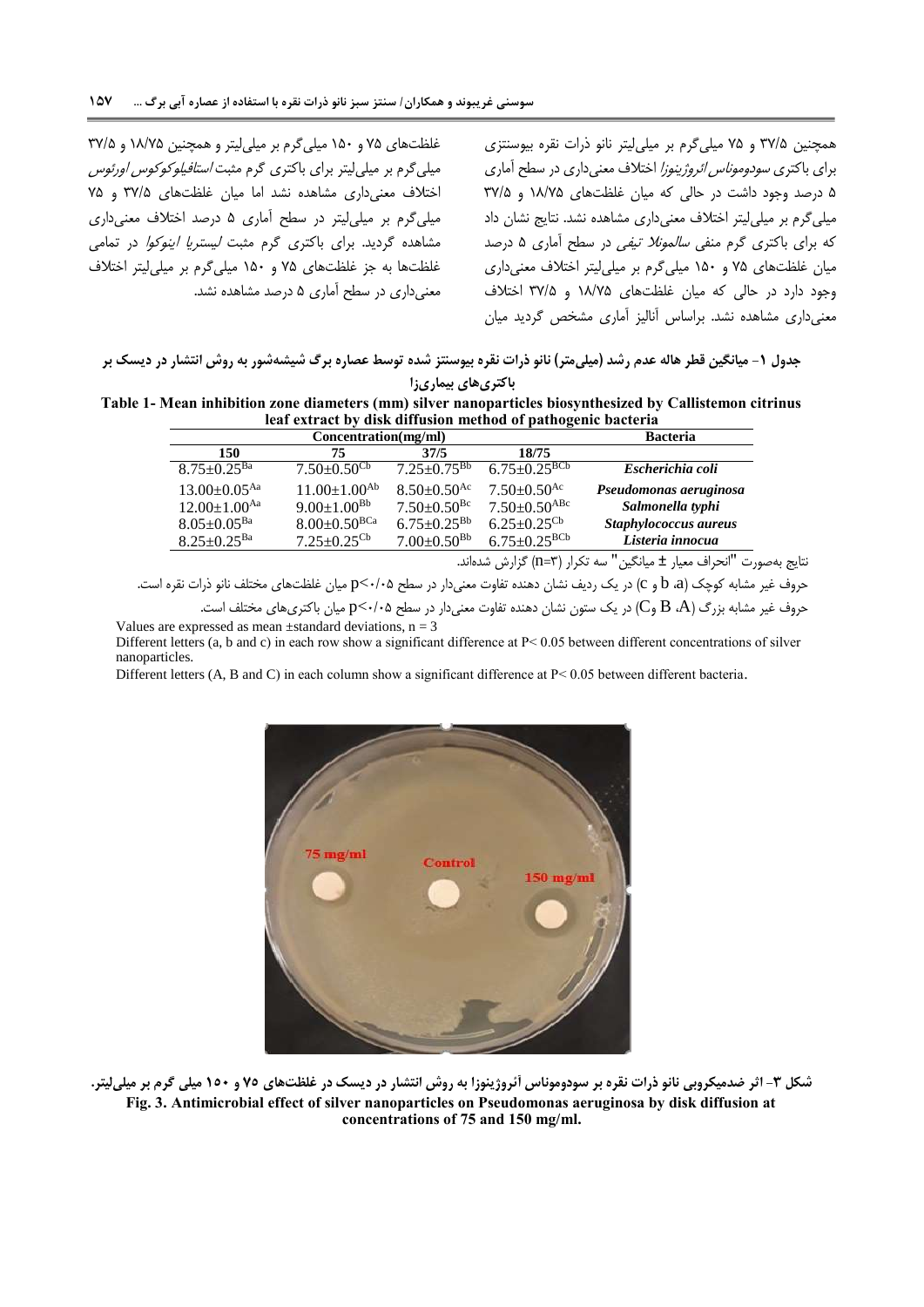**جدول -2 میانگین قطر هاله عدم رشد )میلیمتر( نانو ذرات نقره بیوسنتز شده توسط عصاره برگ شیشهشور به روش چاهک آگار بر** 

<span id="page-7-0"></span>**باکتریهای بیماریزا**

**Table 2- Mean inhibition zone diameters (mm) silver nanoparticles biosynthesized by Callistemon citrinus leaf extract by well diffusion agar method of pathogenic bacteria**

| Concentration(mg/ml)          |                                |                               | <b>Bacteria</b> |                        |
|-------------------------------|--------------------------------|-------------------------------|-----------------|------------------------|
| 150                           | 75                             | 37/5                          | 18/75           |                        |
| $7.00 \pm 0.50$ <sup>Ba</sup> | $6.75 \pm 0.25$ <sup>ABa</sup> | $6.50 \pm 0.50$ <sup>Aa</sup> |                 | Escherichia coli       |
| $7.75 \pm 0.25$ <sup>Aa</sup> | $7.25+0.20^{Ab}$               | $6.75 \pm 0.35$ <sup>Ab</sup> |                 | Pseudomonas aeruginosa |
| $7.00 \pm 0.50$ <sup>Ba</sup> | $6.75 \pm 0.25$ <sup>ABa</sup> | $6.40 \pm 0.10$ <sup>Aa</sup> |                 | Salmonella typhi       |
| $6.75 \pm 0.25$ <sup>Ba</sup> | $6.50 \pm 0.50$ <sup>Ba</sup>  | $6.25 \pm 0.55$ <sup>Aa</sup> |                 | Staphylococcus aureus  |
| $7.75 \pm 0.25$ <sup>Aa</sup> | $6.75 + 0.25$ <sup>ABb</sup>   | $6.40 \pm 0.10^{Ab}$          |                 | Listeria innocua       |
|                               |                                |                               |                 |                        |

نتایج بهصورت "انحراف معیار ± میانگین" سه تکرار )1=n )گزارش شدهاند.

حروف غیر مشابه کوچک (c و b، d ) در یک ردیف نشان دهنده تفاوت معنیدار در سطح ۲۰۸۵-p میان غلظتهای مختلف نانو ذرات نقره است.

حروف غیر مشابه بزرگ )A، B وC )در یک ستون نشان دهنده تفاوت معنیدار در سطح 1/15>p میان باکتریهای مختلف است. Values are expressed as mean  $\pm$ standard deviations, n = 3

Different letters (a, b and c) in each row show a significant difference at P < 0.05 between different concentrations of silver nanoparticles.

Different letters (A, B and C) in each column show a significant difference at P< 0.05 between different bacteria.

لیستریا اینوکوا اختالف معنیداری وجود ندارد در حالی که میان غلظت- های 55 و 851 میلیگرم بر میلیلیتر اختالف معنیدرای در سطح 5 درصد مشاهده شد.

نتایج حاصل از تعیین حداقل غلظت بازدارندگی از رشد و حداقل غلظت کشندگی نانو ذرات نقره سنتز شده از عصاره برگ گیاه شیشهشور بر باکتری های بیماریزا در جدول ٣، آورده شده است. نتایج نشان داد که حداقل غلظت مهارکنندگی برای باکتریهای اشرشیاکلی، استافیلوکوکوس اورئوس، سودوموناس ائروژینوزا، سالمونال تیفی و لیستریا اینوکوا بهترتیب ،821 ،252 ،252 252 و 582 میلیگرم بر میلیلیتر بود. نتایج حداقل غلظت کشندگی برای تمامی سویههای بیماریزا نیز بزرگتر از ۵۱۲ میلیگرم بر میلی لیتر بود. در شکل ۳، نمایی از حداقل غلظت بازدارندگی از رشد نانو ذرات نقره سنتز شده بر سویههای میکروبی نشان داده شده است.

<span id="page-7-1"></span>در شکل ۲، نمایی از اثر نانو ذرات نقره بیوسنتز شده با استفاده از عصاره آبی برگ گیاه شیشهشور بر باکتری گرم منفی سودوموناس ائروژینوزا آورده شده است. نتایج بررسی فعالیت ضدمیکروبی نانو ذرات سنتز شده از عصاره برگ گیاه شیشهشور به روش چاهک آگار بر باکتریهای بیماریزا در [جدول ،2](#page-7-0) آورده شده است. نتایج نشان داد ذرات نانو نقره بیوسنتری در غلظت 81/55 میلیگرم بر میلیلیتر بر هیچ کدام از سویههای میکروبی بیماریزا اثر بازدارندگی از خود نشان نداد. نتایج آنالیز آماری نشان داد که میان تمامی غلظتهای نانو ذرات نقره سنتز شده برای باکتریها*ی اشرشیا کلی، سالمونلا تیفی* و استافیلوکوکوس اورئوس در سطح آماری 5 درصد اختالف معنیداری وجود ندارد. نتایج آنالیز آماری نشان داد که میان غلظتهای 15/5 و ۷۵ میلی گرم بر میلی لیتر برای باکتری های *سودوموناس ائروژینوزا* و

**جدول -3 حداقل غلظت مهارکنندگی )MIC )و حداقل غلظت کشندگی )MBC )نانو ذرات نقره بیوسنتز شده توسط عصاره برگ شیشهشور بر باکتریهای بیماریزا**

**Table 3- Minimum inhibitory concentration (MIC) and minimum bactericidal concentration (MBC) silver nanoparticles biosynthesized by Callistemon citrinus leaf extract of pathogenic bacteria**

| <b>MBC</b><br>(mg/ml) | <b>MIC</b><br>(mg/ml) | <b>Bacteria</b>        |
|-----------------------|-----------------------|------------------------|
| >512                  | 128                   | Escherichia coli       |
| >512                  | 256                   | Staphylococcus aureus  |
| >512                  | 256                   | Pseudomonas aeruginosa |
| >512                  | 256                   | Salmonella typhi       |
| >512                  | 512                   | Listeria innocua       |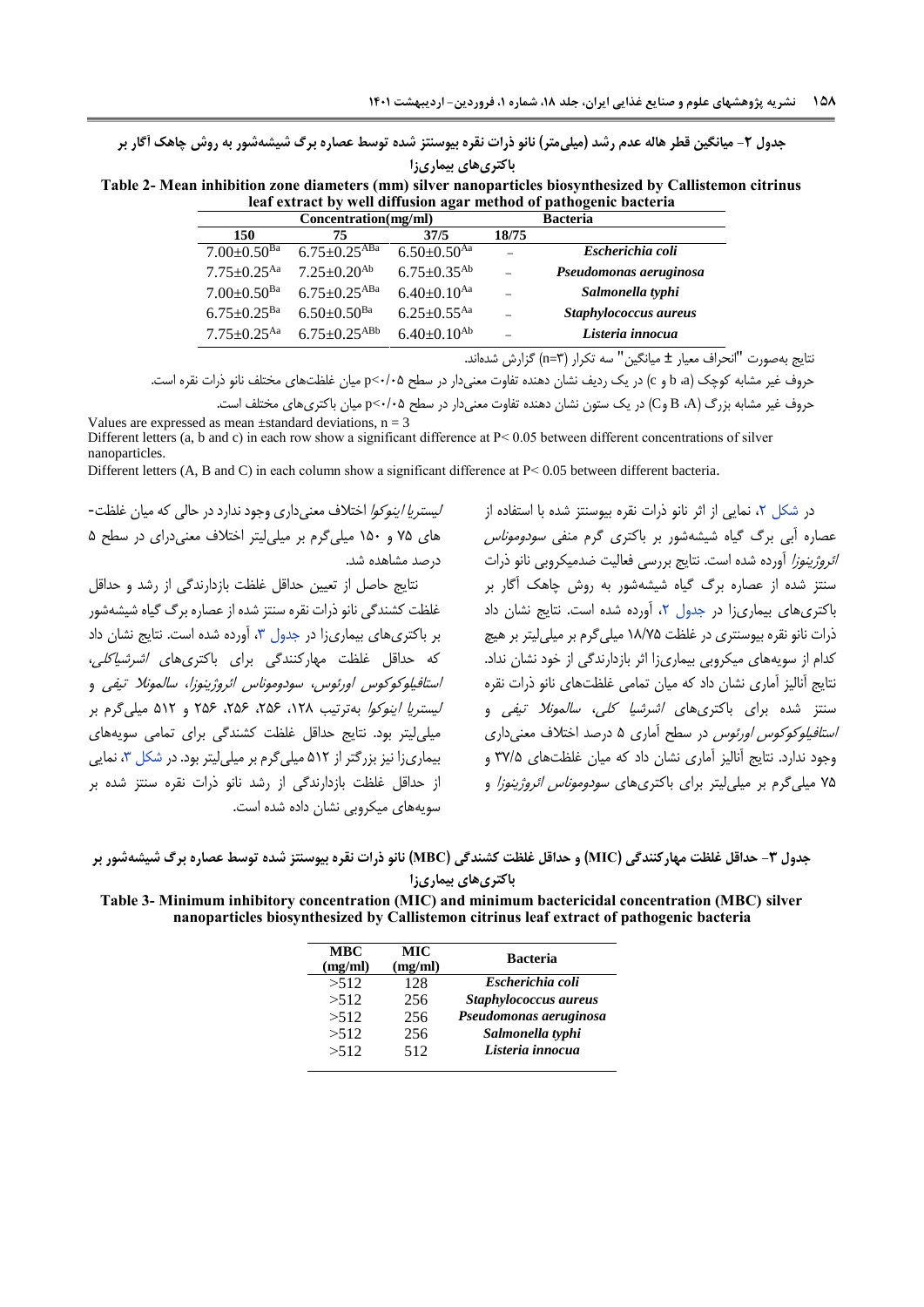

**شکل -4 نمایی از تعیین حداقل غلظت بازدارندگی نانو ذرات نقره بیوسنتز شده توسط عصاره برگ شیشهشور به روش میکرودایلوشن براث بر باکتریهای** 

**بیماریزا.**

**Fig. 4. The MIC of silver nanoparticles biosynthesized by Callistemon citrinus leaf extract by microdilution broth method**

.

در این پژوهش از عصاره گیاه شیشهشور جهت سنتز نانو ذرات نقره به روش احیای زیستی استفاده شد. گیاه شیشهشور حاوی ترکیبات آنتیاکسیدانی، فنولی و فالونوئیدی فراوانی میباشد [\)](#page-12-10) [Sosani](#page-12-10) 2020 .,*al et* [Gharibvand](#page-12-10)). این ترکیبات در احیای یونهای فلزی و تبدیل آنها به نانو ذرات فلزی نقش مهمی دارند [\)](#page-10-3) [Azizian](#page-10-3) 2017 .,*al et* [Shermeh](#page-10-3)). در اثر برهمکنش عصاره گیاه با محلول نیترات نقره رنگ محلول واکنش به رنگ مایل به قرمز تغییر رنگ داد این تغییر رنگ اولین نشانه از سنتز نانو ذرات نقره محسوب میشود و با نتایج سایر پژوهشگران مشابه بود ( Tolouietabar and Hatamnia  [2017 .,](#page-12-11)*al et*). تغییر رنگ مربوط به پدیده پالسمون رزونانس سطحی )Resonance Plasmon Surface )میباشد که به القای الکترون آزاد در نانو ذرات نسبت داده میشود )2017 .,*al et* [Paosen](#page-12-12)). طیف مرئی- فرابنفش نشان داد در طول موج 411 نانومتر افزایش ارتعاشات پالسمون سطحی اتفاق افتاد. وجود پیک نانو ذرات نقره در طول موج 411 نانومتر با نتایج سایر پژوهشگران همخوانی داشت )[.,2017](#page-11-12) .)Dousti *et al*[., 2019](#page-11-11) ; [Kavoosi and Yaghoubi](#page-11-12)

فعالیت ضدمیکروبی نانو ذرات سنتز شده بر پنج سویه میکروبی مورد ارزیابی قرار گرفت و مشخص شد نانو ذرات در غلظتهای بهکار رفته دارای اثرات ضدمیکروبی متفاوت میباشد. اثر مهارکنندگی نانو ذرات نقره بر باکتریهای گرم منفی نسبت به باکتریهای گرم مثبت بیشتر بود. نانو ذرات با مکانیسمهای مختلفی از جمله تداخل در سنتز دیواره سلولی، مهار سنتز پروتئین، تداخل در سنتز نوکلئیک اسید و مهار مسیرهای متابولیکی بهعنوان عوامل ضدمیکروبی عمل کنند توسط که مطالعاتی .([Guzman](#page-11-13) *et al*., 2012; [Dhand](#page-11-14) *et al* 201[6](#page-11-13)( طیف سنجی رزونانس چرخش الکترونی، انجام شده است، نشان میدهد

تماس نانو ذرات نقره با میکروارگانیسمها، منجر به آزاد شدن رادیکالهای آزاد میشود. رادیکالهای آزاد توانایی آسیب رساندن به غشا سلولی و ایجاد اختالل در آن را دارند و در نهایت منجر به مرگ سلول میشوند. همچنین مطرح شده است یونهای نقره با گروه تیول بسیاری از آنزیمهای حیاتی در تعامل میباشند و آنها را غیرفعال میکنند. یون نقره از طریق دیواره سلولی به باکتری نفوذ کرده و در نتیجه با پارگی دیواره سلولی منجر به دناتوره شدن پروتئین و مرگ سلول باکتریایی میشود. همچنین نانو ذرات میتوانند انتقال سیگنال در باکتری را تعدیل کنند. این واقعیت به اثبات رسیده است که فسفریالسیون بسترهای پروتئین در باکتری، انتقال سیگنالهای باکتریایی را تحت تاثیر قرار میدهد. دفسفریالسیون فقط در باقیمانده تیروزین باکتریهای گرم منفی مشاهده میشود. مشخصات فسفو تیروزین پپتیدهای باکتریایی، توسط نانو ذرات تغییر میکند و همچنین نانو ذرات، بسترهای پپتیدی را روی باقی ماندههای تیروزین دفسفریله میکنند که این امر منجر به مهار انتقال سیگنال و در نتیجه توقف رشد [Prabhu and Poulose, 2012;](#page-12-13) ( میشود میکروارگانیسمها .)[Arokiyaraj](#page-10-4) *et al*., 2014

[Shermeh Azizian](#page-10-5) و همکاران )2185(، اثر ضدمیکروبی نانو ذرات سنتز شده از عصاره آبی گیاه آقطی )*.*L *ebulus Sambucus* )را بر استافیلوکوکوس اورئوس، باسیلوس سرئوس، اشرشیاکلی و س*ودوموناس آئروژینوزا* مورد بررسی قرار دادند. نتایج بهدست آمده نشان داد که نانو ذرات نقره بیشترین تاثیر را روی باکتری *اشرشیاکلی* با قطر هاله عدم رشد 22 میلیمتر و حداقل غلظت بازدارندگی از رشد 1/82 میکروگرم بر میلیلیتر و کمترین تاثیر را بر *استافیلوکوکوس اورئوس* با قطر هاله عدم رشد 85 میلیمتر و حداقل غلظت بازدارندگی از رشد 25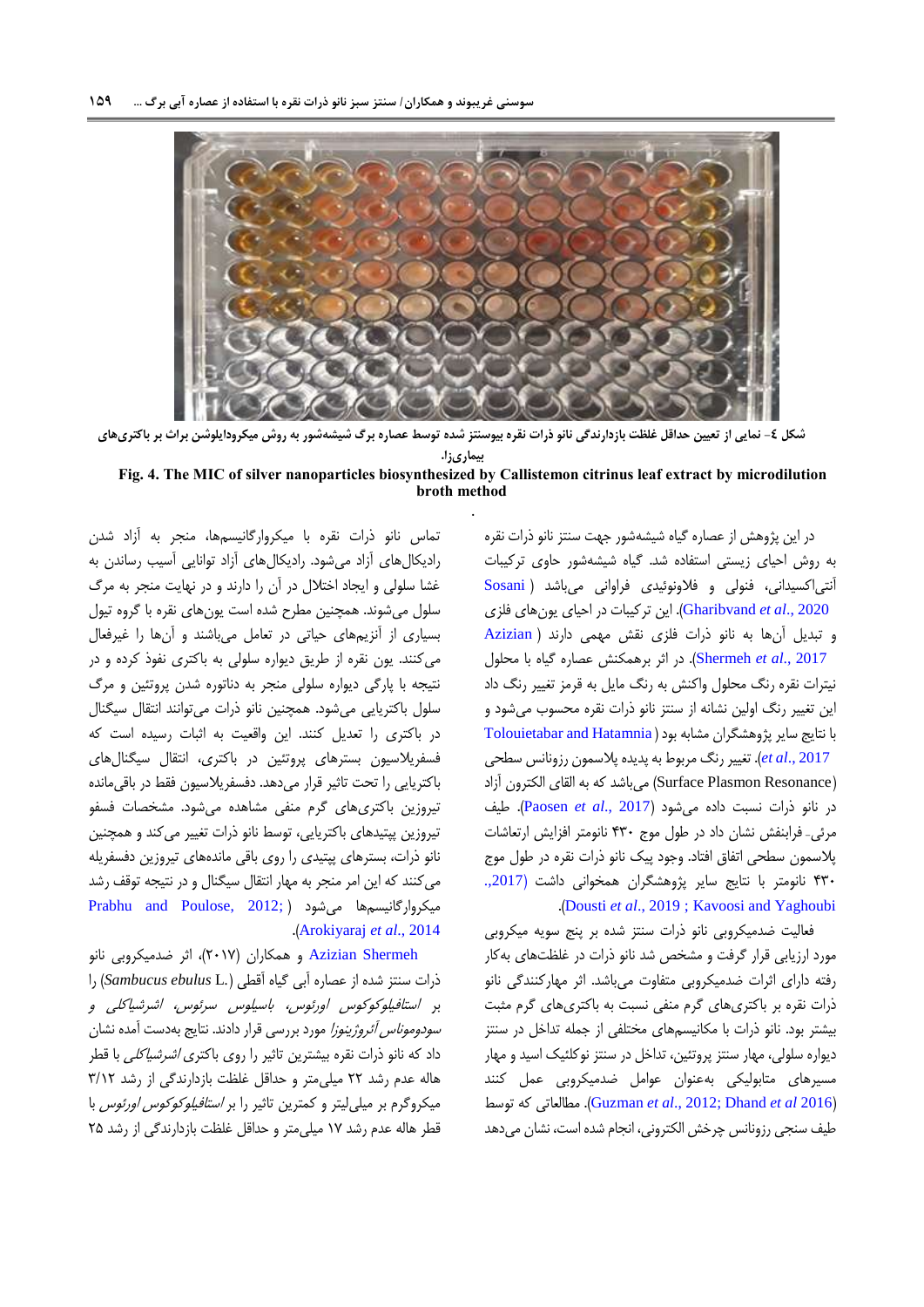میکروگرم بر میلیلیتر داشتند. در پژوهش حاضر نیز باکتری *استافیلوکوکوس اورئوس* مقاومترین باکتری بود. نتایج یافتههای مطالعه حاضر با این پژوهشگران همخوانی داشت. [.Mafakheri](#page-11-15) و همکاران )2185( اثرضدمیکروبی نانو ذرات سنتز شده توسط عصاره متانولی میخک هندی را بر باکتری باسیلوس سوبتیلیس، اشرشیاکلی و *استافیلوکوکوس اورئوس* را به روش چاهک در آگار مورد ارزیابی قرار دادند. قطر هاله عدم رشد در غلظت 51 میکرولیتر نانو ذرات برای باکتریهای باسیلوس سوبتیلیس، استافیلوکوکوس اورئوس و اشرشیا کلی به ترتیب ۶ /۱۰/۵ و ۱۰/۷۵ میلی متر محاسبه شد. نتایج این پژوهشگران نشان داد، نانو ذرات نقره حاصل از عصاره متانولی میخک روی هر دو گونه باکترهای گرم مثبت و گرم منفی اثر باکتریوسیدی داشت، با این وجود باکتری گرم منفی اشرشیاکلی حساسیت بیشتری از باکتری گرم مثبت باسیلوس سوبتیلیس نشان داد و هاله عدم رشد بزرگتری ایجاد کرد. نتایج پژوهش حاضر نیز نشان داد که باکترهای گرم منفی دارای قطر هاله عدم رشد بیشتری نسبت به باکترهای گرم مثبت بودند.

[Rostamloo Haji](#page-11-9) و همکاران )2183( اثر ضدمیکروبی نانو ذرات سنتز شده از عصاره مریم گلی بر اشرشیاکلی، لیستریا مونوسیتوژنز و *سالمونلا تیفی موریوم* را مورد ارزیابی قرار دادند. نتایج این پژوهشگران نشان داد، مقادیر حداقل غلظت بازدارندگی از رشد در برابر پاتوژنهای آزمایشی در محدوده 1/82-2/25 میکروگرم بر میلیلیتر بود. لیستریا *مونوسیتوژنز* با بالاترین مقدار حداقل غلظت بازدارندگی از رشد، کمترین حساسیت را در بین باکتریهای مورد آزمایش نشان داد. حداقل غلظت کشندگی برای تمامی باکتریها 2/25 میکروگرم بر میلیلیتر بود .  [Karamian](#page-11-6) و همکاران )2183( اثر ضدمیکروبی نانو ذرات سنتز شده از عصاره آبی بذره زیره سبز بر باکتریهای باسیلوس سرئوس، استافیلوکوکوس اورئوس، اشرشیاکلی و سودوموناس آئروژینوزا را به روش انتشار در دیسک مورد بررسی قرار دادند. نتایج این پژوهشگران نشان داد، نانو ذرات نقره سنتز شده فعالیت ضدمیکروبی بیشتری در برابر باکتریهای گرم منفی داشتند و باکتریهای گرم مثبت در برابر نانو ذرات نقره مقاومت نشان داده و مقاومترین باکتری استافیلوکوکوس ا*ورئوس* بود. در پژوهش حاضر نیز *استافیلوکوکوس اورئوس* مقاومترین میکروارگانسیم بود. نتایج یافتههای مطالعه حاضر با این پژوهشگران همخوانی داشت.

[Suddin](#page-12-14) و همکاران )2182( اثر ضدمیکروبی نانو ذرات سنتز شده از عصاره برگ *viminlis Callistemon* بر کلبسیال پنومونیه، سالمونال تیفی موریوم، اشرشیاکلی و استافیلوکوکوس اورئوس مورد بررسی قرار دادند. نتایج نشان داد نمونه سوم با اندازه متوسط 82 نانومتر دارای قویترین اثر ضدمیکروبی بر باکتریهای مورد آزمایش بود )حداقل غلظت بازدارنده از رشد 81/28 و حداقل غلظت کشندگی 28/21 میکروگرم بر میلی لیتر). نانو ذرات نقره در تمامی نمونهها بر باکتریهای

گرم منفی اثر مهاری بیشتری نسبت به باکتریهای گرم مثبت داشت. در مطالعه حاضر نیز فعالیت ضدمیکروبی نانو ذرات نقره بر باکتریهای گرم منفی بیشتر از باکتریهای گرم مثبت بود.

[Ahluwalia](#page-10-0) و همکاران )2185( سنتز نانو ذرات نقره با استفاده از عصاره گیاه *سارتری پانیکولاتا* و فعالیت ضدمیکروبی آن را بر استافیلوکوکوس اورئوس، کلبسیال پنومونیه و سودوموناس آئروژینوزا مورد ارزیابی قرار دادند. نتایج بهدست آمده نشان داد اثر ضدمیکروبی نانو ذرات نقره بر سودوموناس آئروژینوزا با قطر هاله عدم رشد ±1/52 81/11 میلیمتر بیشتر از استافیلوکوکوس اورئوس با قطر هاله عدم رشد ±1/15 84/25 میلیمتر بود. باکتریهای گرم منفی سودوموناس آئروژینوزا و کلبیسیال پنومونیه نسبت به استافیلوکوکوس *اورئوس* حساس تر بود. در پژوهش ما نیز اثر ضدمیکروبی نانو ذرات نقره بر باکتری *سودوموناس آئروژینوزا* با قطر هاله عدم رشد ۱۳ میل<sub>ی</sub>متر بیشتر از سایر باکتریها بود. نتایج یافتههای مطالعه حاضر با این پژوهشگران همخوانی داشت. [Paosen](#page-12-12) و همکاران )2185( فعالیت ضدمیکروبی نانو ذرات سنتز شده از عصاره برگ گیاهان خانواده Myrtaceae را مورد ارزیابی قرار دادند. نتایج این پژوهشگران نشان داد حداقل غلظت بازدارندگی و حداقل غلظت کشندگی بر باکتریهای انتروکوکوس فکالیس، استافیلوکوکوس اورئوس، آسینتوباکتربوئومانی، اشرشیا کلی، کلبسیال پنومونیه و سودوموناس آئروژینوزا بهترتیب بین 5/1-22/5 و 22/5-825 میلیگرم بر میلیلیتر بود. [Erjaee](#page-11-16) و همکاران )2185( اثر ضدمیکروبی نانو ذرات نقره سنتز شده از عصاره  *nobile Chamaemelum* را بر اشرشیاکلی، سالمونال تیفی موریوم، *استافیلوکوکوس اورئوس و باسیلوس سوبتیلیس* مورد بررسی قرار دادند. قطر هاله عدم رشد بهترتیب ،85/8 ،84/1 81 و 84/1 میلیمتر و مقادیر حداقل غلظت بازدارندگی نیز بهترتیب ۷/۸، ۷/۸، ۳۱/۲ و ۱۵/۶ میکروگرم بر میلیلیتر ثبت شد. نتایج نشان داد فعالیت ضدمیکروبی نانو ذرات نقره بر باکتریهای گرم منفی (*اشرشیا کلی و سالمونلا تیفی* م*وریوم*) نسبت به باکتریهای گرم مثبت *(استافیلوکوکوس اورئوس* و باسیلوس سوبتیلیس( بیشتر بود. نتایج یافتههای مطالعه حاضر با این پژوهشگران همخوانی داشت.

[Larayetan](#page-11-4) و همکاران )2183( اثر ضدمیکروبی نانو ذرات سنتز شده از عصاره برگ *citrinus Callistemon* را بر گروهی از باکتریها مورد بررسی قرار دادند. نتایج این مطالعه نشان داد نانو ذرات سنتز شده از قسمت گل گیاه در غلظت 22/5 میلیگرم بر میلیلیتر بیشترین فعالیت بازدارندگی را علیه اشرشیا کلی و کمترین فعالیت بازدارندگی را علیه *استافیلوکوکوس اورئوس* نشان دادند. اختلافات مشاهده شده در خواص ضدمیکروبی نانو ذرات نقره مختلف سنتز شده ممکن است به دلیل تغییر در ترکیبات شیمیایی قسمتهای مختلف گیاه همراه با برخی از ترکیبات فعال زیستی مانند آلکالوئیدها، تاننها، ترپنوئیدها، اتر و ترکیبات فنلی مانند فالونوئیدها باشد. در مطالعه حاضر نیز کمترین اثر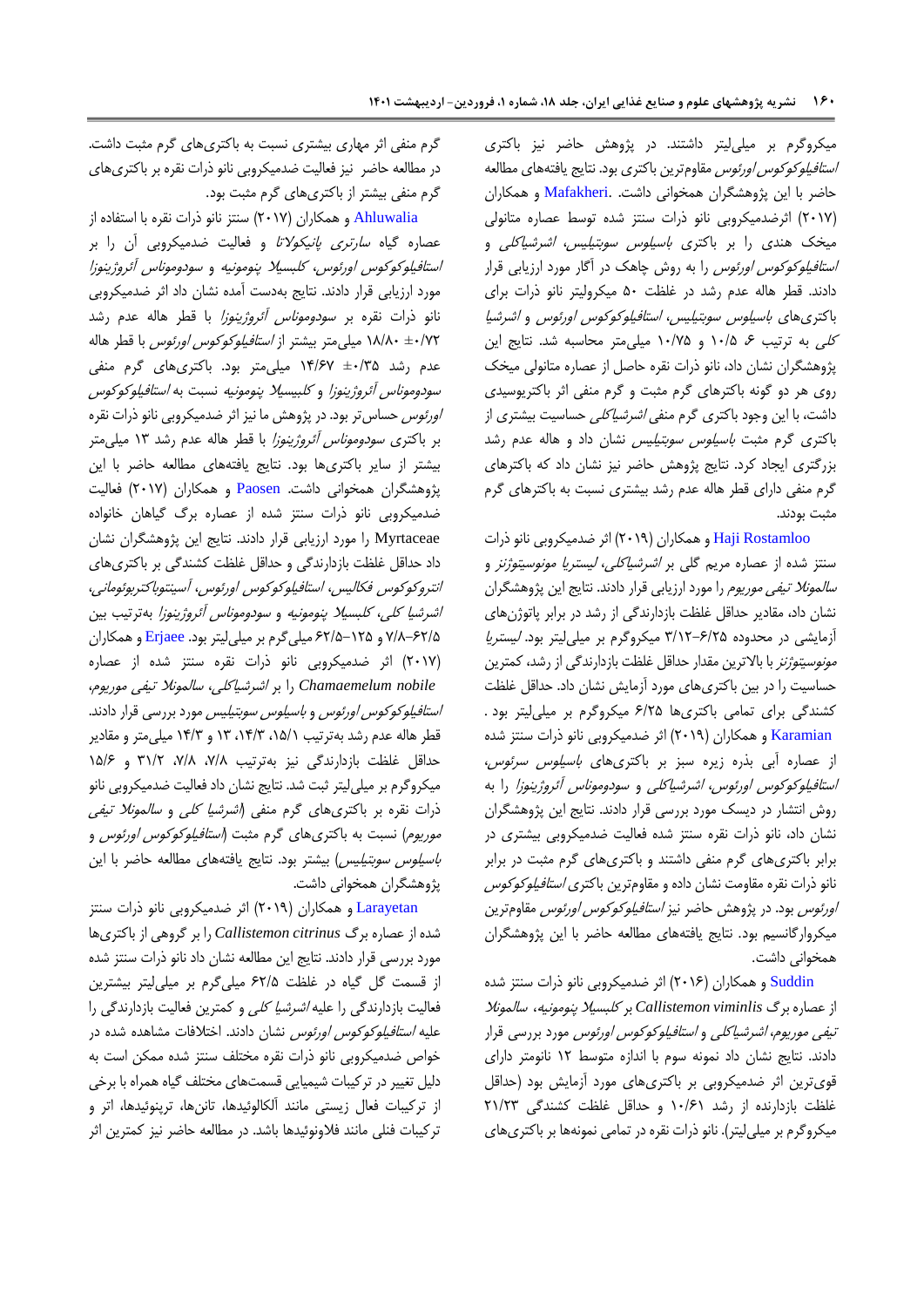# **نتیجهگیری**

نتایج این پژوهش نشان داد که عصاره برگ گیاه شیشهشور از توانایی مناسبی جهت سنتز نانو ذرات نقره برخوردار میباشد. نانو ذرات سنتز شده از برگ گیاه شیشهشور فعالیت ضدمیکروبی مناسبی بر باکتریهای بیماریزا به ویژه باکتریهای گرم منفی داشت. نانو ذرات سنتز شده به روش سبز میتوانند بهعنوان ماده ضدمیکروبی جهت مبارزه با بیماریهای عفونی ناشی از سویههای مختلف میکروبی استفاده شود، هر چند در ادمه الزم است پژوهشهای گستردهتری در شرایط آزمایشگاهی، مدل حیوانی و درونتنی انجام گیرد.

## **تشکر و قدردانی**

مقاله حاضر مستخرج از پایاننامه کارشناسی ارشد میباشد، لذا نویسندگان مقاله بر خود الزم میدانند از معاونت پژوهشی و فناوری دانشگاه علوم کشاورزی و منابع طبیعی خوزستان به دلیل حمایتهای مادی و معنوی صمیمانه تشکر و قدردانی نمایند. بازدارندگی در روش انتشار در دیسک و چاهک آگار بر باکتری گرم مثبت استافیلوکوکوس اورئوس مشاهده شد. [Behravan](#page-11-17) و همکاران (٢٠١٩) فعالیت ضدمیکروبی نانو ذرات نقره را در غلظتهای (١، ٣ و ۵ میلیمولار) را بر *استافیلوکوکوس اورئوس و اشرشیا کلی* به روش انتشار در دیسک مورد ارزیابی قرار دادند. نتایج بهدست آمده نشان داد اثر ضدمیکروبی نانو ذرات نقره بر باکتریهای گرم منفی بیشتر از باکتریهای گرم مثبت بود که با افزایش غلظت و تعداد نانو ذرات، مهار کامل رشد باکتری اتفاق افتاد. در باکتری گرم منفی اشرشیاکلی نانو ذرات نقره مانع از جذب و آزاد شدن فسفات، مانیتول، پرولین، گلوتامین و سوکسینات از سلول این باکتری میشوند تمایل زیاد ذرات نقره به گوگرد و فسفر در غشای سلولی دلیل اصلی خاصیت ضدباکتریایی آن است. نانو ذرات نقره با پروتئینهای حاوی گوگرد در داخل یا خارج غشای سلول واکنش میدهند که بر بقای سلولها تأثیر میگذارد. نتایج یافتههای مطالعه حاضر با این پژوهشگران همخوانی داشت.

#### **منابع**

- <span id="page-10-1"></span>1. Abbasi, E., Milani, M., Fekri Aval, S., Kouhi, M., Akbarzadeh, A., Tayefi Nasrabadi, H., & Samiei, M., (2016). Silver nanoparticles: synthesis methods, bio-applications and properties. *Critical Reviews in Microbiology*, *42*(2), 173-180.<https://doi.org/10.3109/1040841X.2014.912200>
- <span id="page-10-0"></span>2. Ahluwalia, V., Elumalai, S., Kumar, V., Kumar, S., & Sangwa, R. S., (2018). Nano silver particle synthesis using *Swertia paniculata* herbal extract and its antimicrobial activity. *Microbial Pathogenesis*, 114, 402-408. <https://doi.org/10.1016/j.micpath.2017.11.052>
- 3. Alghooneh, A., Alizadeh Behbahani, B., Noorbakhsh, H., Tabatabaei Yazdi, F. (2015). Application of intelligent modeling to predict the population dynamics of Pseudomonas aeruginosa in Frankfurter sausage containing Satureja bachtiarica extracts. *Microbial Pathogenesis, 85*,58-65. <https://doi.org/10.1016/j.micpath.2015.06.003>
- 4. Alizadeh Behbahani, B., Noshad, M., Falah, F. (2019). Study of chemical structure, antimicrobial, cytotoxic and mechanism of action of *syzygium aromaticum* essential oil on foodborne pathogens*. Potravinarstvo Slovak Journal of Food Sciences,13(1)*, 875-83. https://doi.org/10.5219/1226
- 5. Alizadeh Behbahani, B., Tabatabaei Yazdi, F., Mortazavi, SA., Zendeboodi, F., Gholian, MM., Vasiee, A. (2013). Effect of aqueous and ethanolic extract of *Eucalyptus camaldulensis* L. on food infection and intoxication microorganisms "in vitro". *Journal of Paramedical Sciences, 4(3)*, 89-99.<https://doi.org/10.22037/jps.v4i3.4666>
- 6. Alizadeh Behbahani, B., Tabatabaei Yazdi, F., Noorbakhsh, H., Riazi, F., Jajarmi, A., Tabatabaei Yazdi, F. (2016). Study of the antibacterial activity of methanolic and aqueous extracts of *Myrtus communis* on pathogenic strains causing infection. *Zahedan Journal of Research in Medical Sciences*, 18(2), e5989. [doi: 10.17795/zjrms-5989](https://dx.doi.org/10.17795/zjrms-5989)
- <span id="page-10-3"></span>7. Alizadeh Behbahani, B., Tabatabaei Yazdi, F., Shahidi, F., & Riazi, F. (2016). Antifungal Effect of the Aqueous and Ethanolic *Avicennia marina* Extracts on *Alternaria citri* and *Penicillium digitatum*. *Zahedan Journal of Research in Medical Sciences, 18*(2), e5992. [doi: 10.17795/zjrms-5992](https://dx.doi.org/10.17795/zjrms-5992)
- <span id="page-10-4"></span>8. Arokiyaraj, S., Arasu, MV., Vincent, S., Prakash, NU., Choi, SH., Oh, YK., Choi, KC., & Kim, KH., (2014). Rapid green synthesis of silver nanoparticles from *Chrysanthemum indicum L* and its antibacterial and cytotoxic effects: an in vitro study. *International Journal of Nanomedicine*, 9, 379-378.
- <span id="page-10-5"></span>9. Azizian Shermeh, O., Valizadeh, J., Noroozifar, M., & Qasemi, A., (2016). Investigating the Antimicrobial Activities of Silver Nanoparticles Biosynthesized by Aqueous Extract of Sambucus ebulus L. *Scientific Journal of Ilam University of Medical Sciences*, 24(5), 92-108. [In Persian].
- <span id="page-10-2"></span>10. Balasundaram, A., Ragupathy, R., Sankar, S., Thiyagarajan, M., Ravi, L., Karuppasamy, R., & Veerappapillai, S., (2016). Investigation of Phytocompounds and Computational Approach for the Evaluation of Therapeutic Properties of Ethanolic Leaf Extract of *Callistemon citrinus*. *International Journal of Pharmaceutical Sciences*, 37(1), 110- 116.DOI: [10.2147/IJN.S53546](https://dx.doi.org/10.2147%2FIJN.S53546)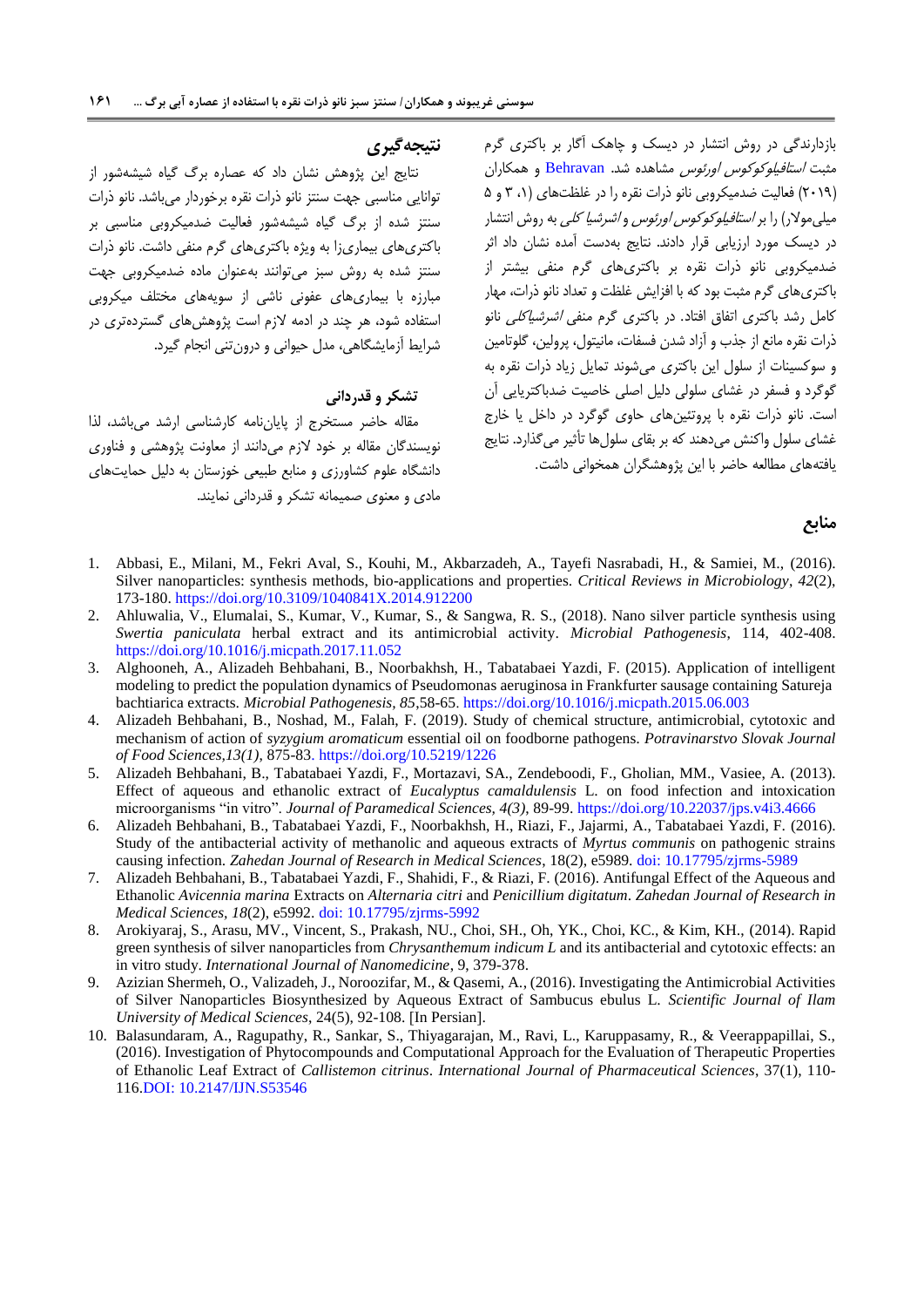- <span id="page-11-17"></span>11. Behravan, M., Panahi, AH., Naghizadeh, A., Ziaee, M., Mahdavi, R., & Mirzapour, A., (2019). Facile green synthesis of silver nanoparticles using *Berberis vulgaris* leaf and root aqueous extract and its antibacterial activity. *International Journal of Biological Macromolecules*, 124, 148-54. <https://doi.org/10.1016/j.ijbiomac.2018.11.101>
- <span id="page-11-1"></span>12. Dehghan Nayeri, F., Mirhosseini, M., Mafakheri, S., & Zarrabi, MM., (2018). Antibacterial and antifungal effects of silver nanoparticles synthesized by the aqueous extract of sesame (*Sesamum indicum L*.). *Journal of Cellular and Molecular Research (Iranian Journal of Biology)*, 31(1), 16-26. [In Persian].
- <span id="page-11-14"></span>13. Dhand, V., Soumya, L., Bharadwaj, S., Chakra, S., Bhatt, D., & Sreedhar, B., (2016). Green synthesis of silver nanoparticles using *Coffea arabica* seed extract and its antibacterial activity. *Materials Science and Engineering: C*, 58, 36-43. <https://doi.org/10.1016/j.msec.2015.08.018>
- <span id="page-11-5"></span>14. Dolatabadi, S., Emrani, S., Mehrafruz, E., & Zhiani, R., (2017). Green synthesis and antibacterial effect of silver nanoparticles using *Eucalyptus camaldulensis. Journal of Neyshabur University of Medical Sciences*, 5(3), 74-85. [In Persian].
- <span id="page-11-11"></span>15. Dousti, B., Nabipour, F., & Hajiamraei, A., (2019). Green synthesis of silver nanoparticle by using the aqueous extract of *Fumaria Parviflora* and investigation of their antibacterial and antioxidant activities. *Razi Journal of Medical Sciences*, 26(6), 105-117. [In Persian].
- <span id="page-11-0"></span>16. Emrani, Sh., Zhiani, R., & DafeJafari, M., (2018). The Biosynthesis of Silver Nanoparticles Using Plants of *Glycyrrhiza glabra* and *Mentha Piperata* and Its Antimicrobial Effect on Some Bacterias That Cause Tooth Decay. *Journal of Rafsanjan University of Medical Sciences*, 16(10), 953-968. [In Persian].
- <span id="page-11-16"></span>17. Erjaee, H., Rajaian, H., & Nazifi, S., (2017). Synthesis and characterization of novel silver nanoparticles using *Chamaemelum nobile* extract for antibacterial application. *Advances in Natural Sciences: Nanoscience and Nanotechnology*, 8(2), 1-9.
- <span id="page-11-7"></span>18. Gomathi, M., Rajkumar, PV., Prakasam, A., & Ravichandran, K., (2017). Green synthesis of silver nanoparticles using *Datura stramonium* leaf extract and assessment of their antibacterial activity. *Resource-Efficient Technologies*, 3(3), 280-4. <https://doi.org/10.1016/j.reffit.2016.12.005>
- <span id="page-11-13"></span>19. Guzman, M., Dille, J., & Godet, S., (2012). Synthesis and antibacterial activity of silver nanoparticles against grampositive and gram-negative bacteria. *Nanomedicine: Nanotechnology, Biology and Medicine*, 8(1), 37-45. <https://doi.org/10.1016/j.nano.2011.05.007>
- <span id="page-11-9"></span>20. Haji Rostamloo, B., Zhiyani, R., Omrani, Sh., (2019). Biosynthesis of Silver Nanoparticles by *Salvia officinalis*  Extract and Evaluation of their Antioxidant and Antimicrobial Activity Against Bacteria of Food Corruption. *Journal of Innovation in Food Science and Technology*, 11(2), 107-118. [In Persian].
- <span id="page-11-6"></span>21. Karamian, R., & Kamalnejade, J., (2019). Green synthesis of silver nanoparticles using aqueous seed extract of *Cuminum cyminum L.* and evaluation of their biological activities. *Scientific Journal of Ilam University of Medical Sciences*, 10;26(5), 128-41. [In Persian].
- <span id="page-11-12"></span>22. Kavoosi, S., & Yaghoubi, H., (2017). Synthesis of silver nanoparticles using green method of plant extract European marjoram (*Origanum majorana*) and their antibacterial effects. *Journal of Cellular and Molecular Research (Iranian Journal of Biolohy*), 30(2), 161-173. [In Persian].
- <span id="page-11-8"></span>23. Kiarsi, Z., Hojjati, M., Alizadeh Behbahani, B., Noshad, M. (2020). In vitro antimicrobial effects of *Myristica fragrans* essential oil on foodborne pathogens and its influence on beef quality during refrigerated storage. *Journal of Food Safety 40(3)*, e12782. <https://doi.org/10.1111/jfs.12782>
- <span id="page-11-4"></span>24. Larayetan, R., Ojemaye, MO., Okoh, OO., & Okoh, AI., (2019). Silver nanoparticles mediated by *Callistemon citrinus* extracts and their antimalaria, antitrypanosoma and antibacterial efficacy. *Journal of Molecular Liquids*, 273, 615-625. <https://doi.org/10.1016/j.molliq.2018.10.020>
- 25. Larayetan, R., Ololade, ZS., Ogunmola, OO., & Ladokun, A., (2019). Phytochemical Constituents, Antioxidant, Cytotoxicity, Antimicrobial, Antitrypanosomal, and Antimalarial Potentials of the Crude Extracts of *Callistemon citrinus*. *Evidence-Based Complementary and Alternative Medicine*, 28, 1-14. <https://doi.org/10.1155/2019/5410923>
- <span id="page-11-3"></span>26. Mabhiza, D., Chitemerere, T., & Mukanganyama, S., (2016). Antibacterial Properties of Alkaloid Extracts from *Callistemon citrinus* and Vernonia adoensis against *Staphylococcus aureus* and *Pseudomonas aeruginosa*. *International Journal of Medicinal Chemistry*, 1-7. <http://dx.doi.org/10.1155/2016/6304163>
- <span id="page-11-15"></span>27. Mafakheri, S., Dehghan Nayeri, F., & Mirhoseini, M., 2017. Study the biological production and antibacterial and antifungal effects of silver nanoparticles synthesized by the methanolic extract of clove (*Syzygium aromaticum*). *Modares Journal of Biotechnology*, 8(3), 110-120. [In Persian].
- <span id="page-11-2"></span>28. Mahadevan, S., Vijayakumar, S., & Arulmozhi, P., (2017). Green synthesis of silver nano particles from *Atalantia monophylla* (L) Correa leaf extract, their antimicrobial activity and sensing capability of H2O2. *Microbial Pathogenesis*, 113, 445-450. <https://doi.org/10.1016/j.micpath.2017.11.029>
- <span id="page-11-10"></span>29. Nayak, D., Ashe, S., Rauta, PR., Kumari, M., & Nayak, B., (2016). Bark extract mediated green synthesis of silver nanoparticles: evaluation of antimicrobial activity and antiproliferative response against osteosarcoma. *Materials Science and Engineering: C*, 58, 44-52. <https://doi.org/10.1016/j.msec.2015.08.022>